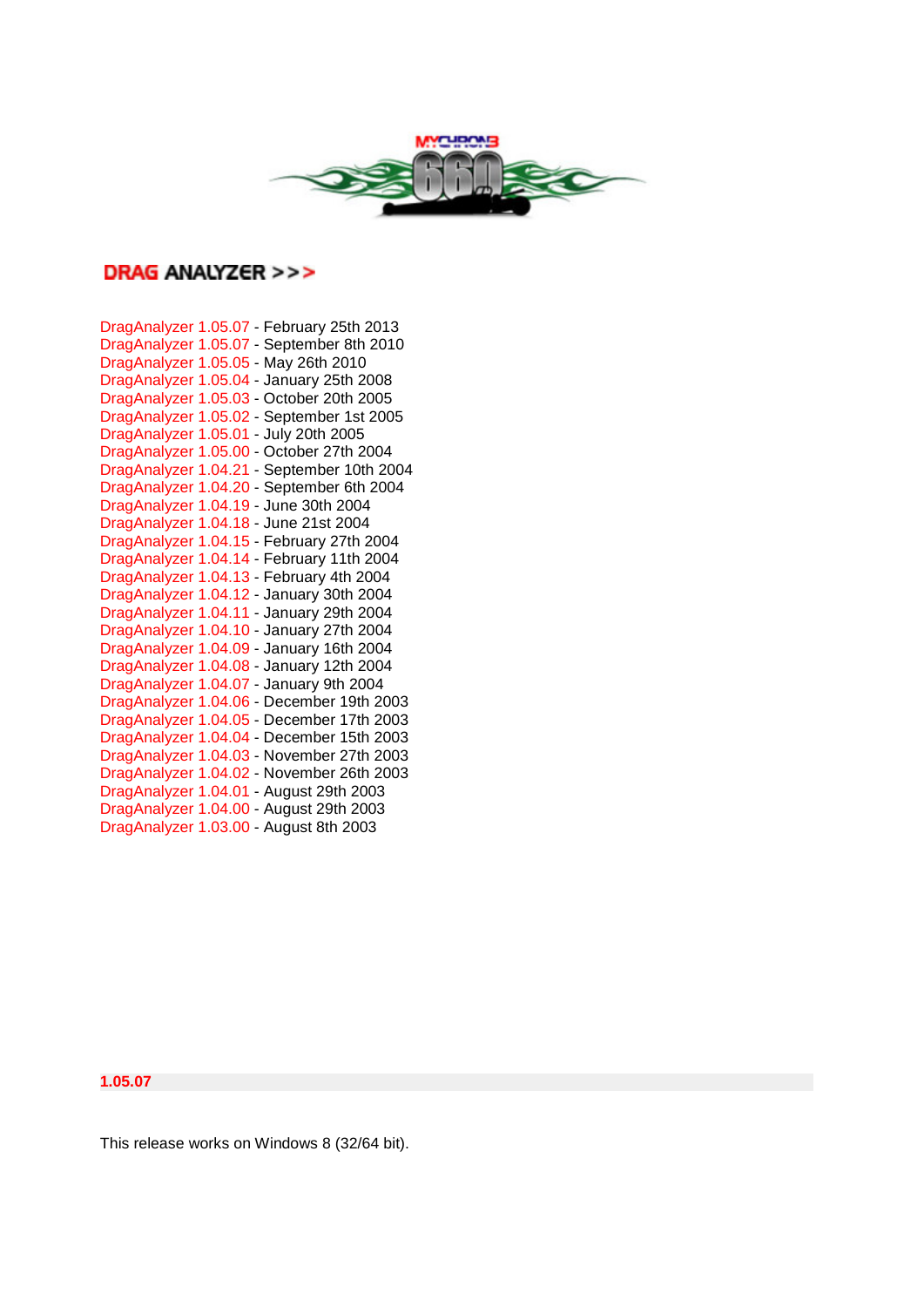**1.05.07**

#### <<< Back to top

USB driver certification for Windows 7 32/64 bit, Windows XP and Windows Vista 32/64 bit: no more Windows alert that driver installation might damage the PC

**1.05.05**

#### <<< Back to top

This release works on Windows Vista 64 bit and Windows 7 64 bit.

# **1.05.04**

<<< Back to top

The new installation procedure is now compatible with Windows Vista (32 bit), so DragAnalyzer works even with the latest Microsoft OS.

For the installation of Windows Vista drivers, please refer to Race Studio 2 installation manual.

**1.05.03**

<<< Back to top

# **Downloader**

No changes since last release.

#### **DragAnalyzer**

1. Modified the filters on temperature channels; now they are lighter in order to better understand when a sensor is broken (in the rare cases it is).

# **1.05.02**

<<< Back to top

#### **Downloader**

1. Fixed no-communication bug.

# **DragAnalyzer**

No changes since last release.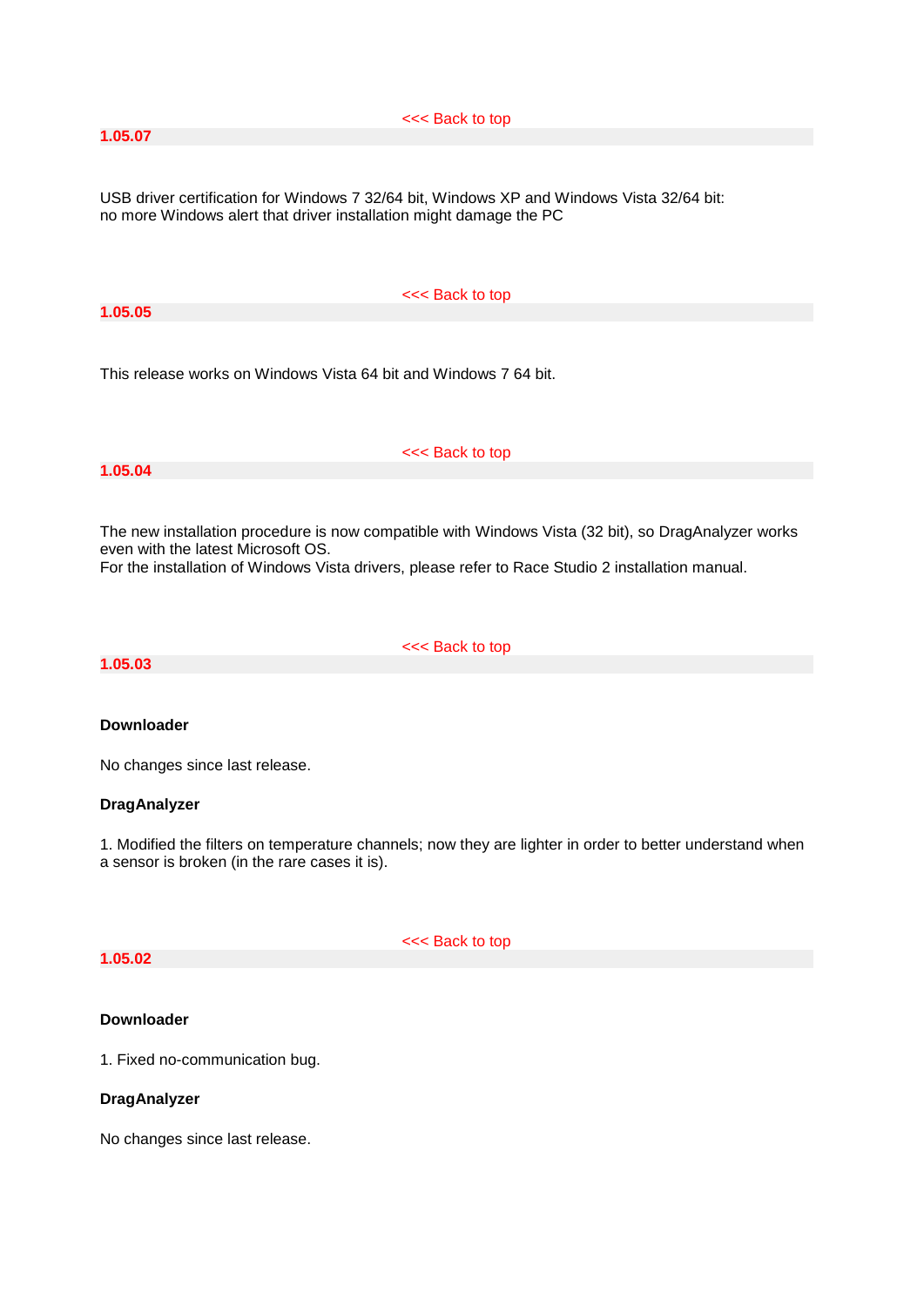# **1.05.01**

## **Downloader**

No changes since last release.

#### **DragAnalyzer**

1. Fixed bug with data misalignment in run compare mode.

- 2. Thicker channel lines in printouts.
- 3. Added keydown management in run compare mode.
- 4. Fixed bug for which the Load/Unload menu could be wrongly enabled (if clicked the result was GPF).
- 5. Fixed bug for which changing tabs in print preview mode the tab content was wrongly sized.

6. The window menu in the menu bar has been eliminated because their choices were useles, as the child windows are always maximized, therefore they can not be tiled or whatever.

- 7. General minor improvements in drk file opening speed.
- 8. Fixed test name string length in time plot.
- 9. Modified the Weather indicator from Rainy to Night.

#### **1.05.00**

#### <<< Back to top

First version working with both old (5.229 and new (10.01) USB drivers.

# **Downloader**

No changes since last release.

#### **DragAnalyzer**

No changes since last release.

# **1.04.21**

<<< Back to top

# **Downloader**

1. Introduced new AIM driver management.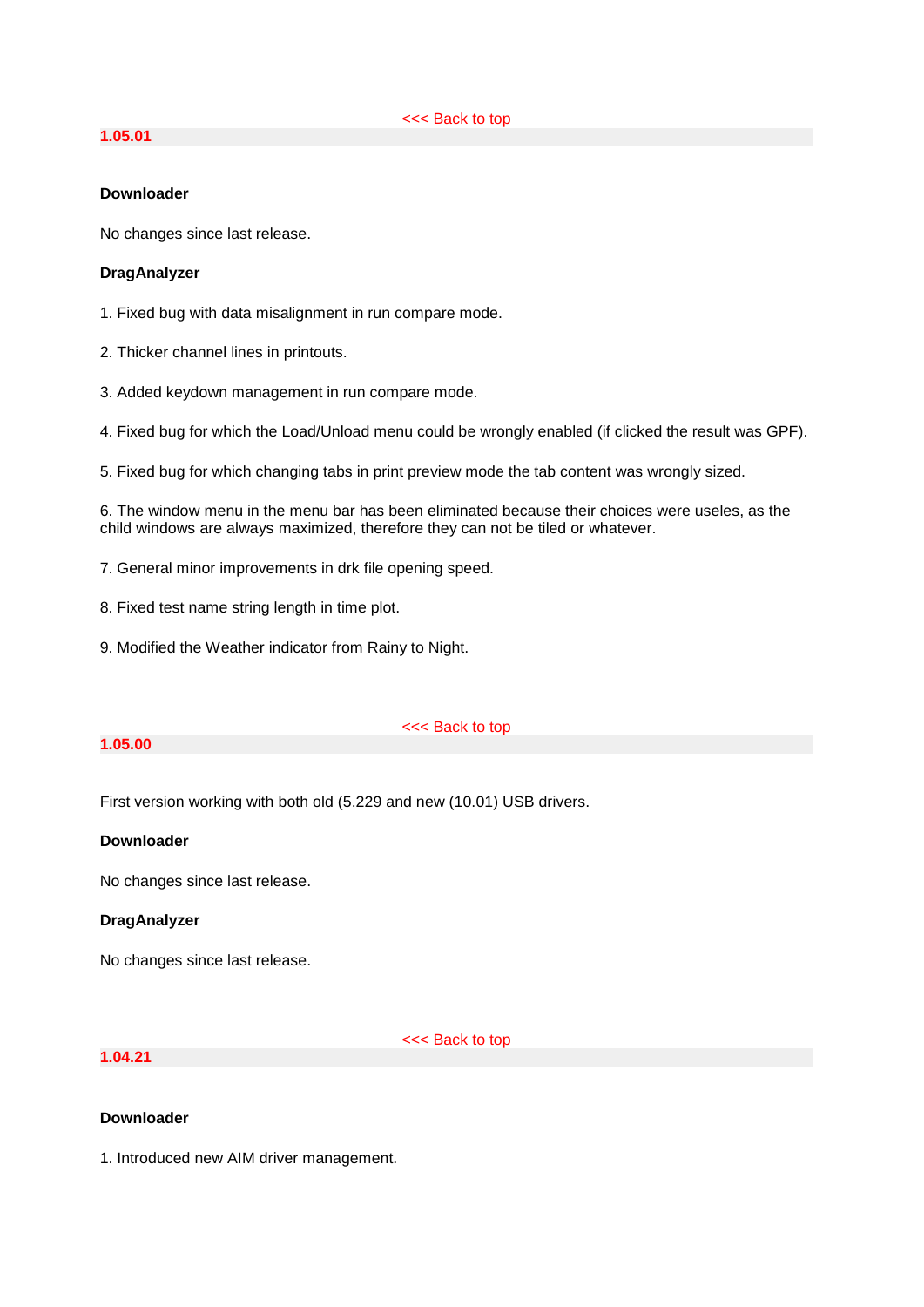#### **DragAnalyzer**

1. Fixed bug with time-slip info set to 0 while opening a drk file downloaded with 1.04.16 (or older) version. This bug appeared in 1.04.20.

#### **1.04.20**

<<< Back to top

#### **Downloader**

No changes since last release.

#### **DragAnalyzer**

1. Modified the main view of the software, inserted new selection possibilities: a) time based selection b)customizable selection.

2. View are now always maximixed and it is no more possible to minimize or to close a view window.

#### **1.04.19**

<<< Back to top

#### **Downloader**

1. Fixed bug with timeout during USB operations that could cause error messages.

#### **DragAnalyzer**

1. USB Upgrading installation uniformed other AIM softwares.

#### **1.04.18**

<<< Back to top

#### **Downloader**

1. Fixed bug with the management of the drk file name made by user, the drk file extension is now better automatically controlled and there is only one box where file name can be edited.

2. Introduced the possibility to use the command line parameter "DO\_NOT\_ERASE" not to have the checkbox to delete memory automatically flagged. This can be useful if data have to be downloaded from one logger to two or more different PCs.

3. Fixed bug that occurred with previous version while downloading from loggers with more than 100 runs stored. Now the max available number is correctly 4000.

4. The field with the drk file name is automatically selected when the download dialog window is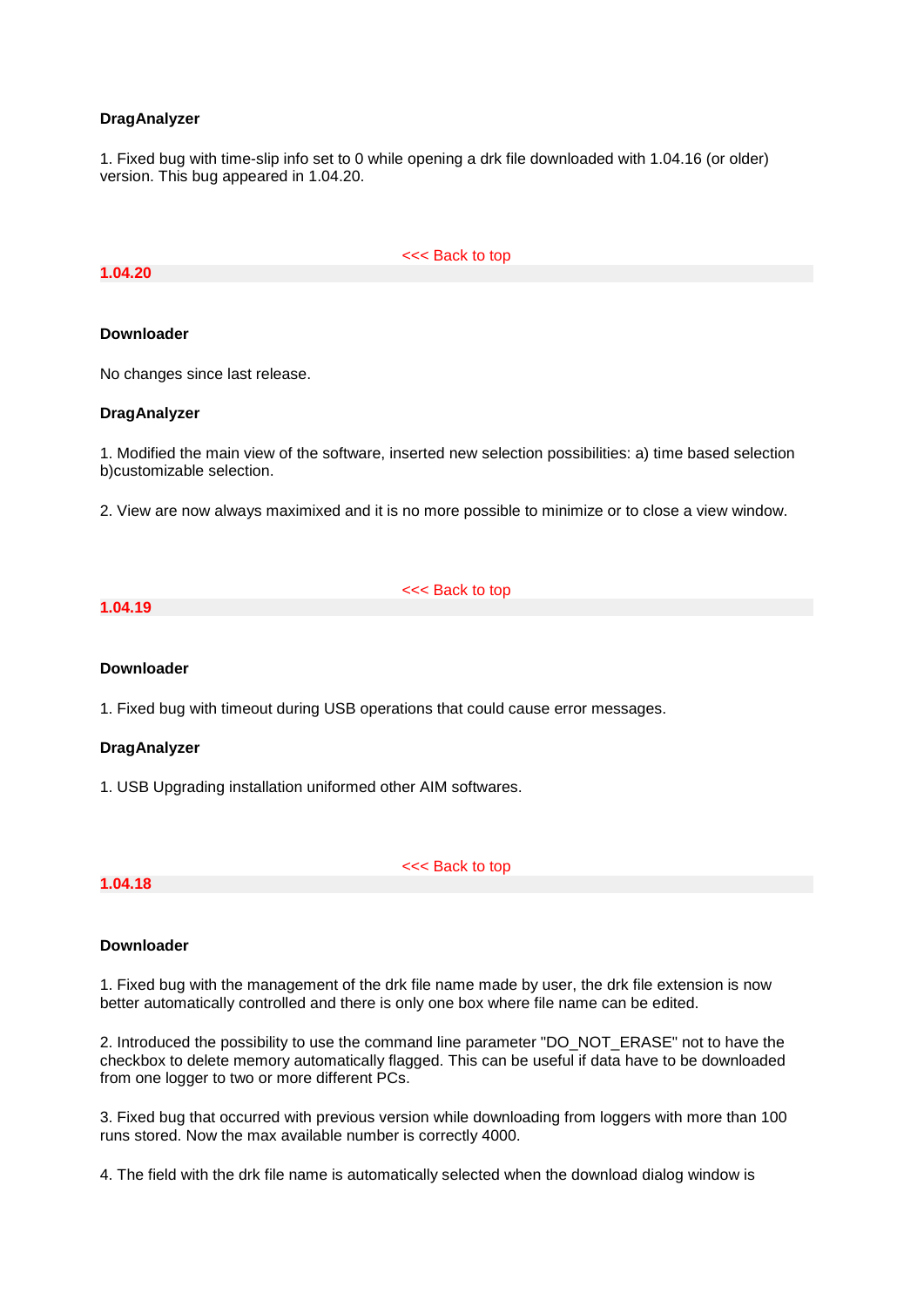prompted to user.

5. Correctly managed the error messages in case of logger with empty memory or downloader run with no logger plugged.

6. Fixed bug: it is no more possible to run more than one instance of the downloader executable at the same time. This would have implied a crash, and could have been caused by a double click on the download command instead of a single click (depending on the doubleclick speed set on the pc).

7. Fixed the problem with BSOD during download operation.

#### **DragAnalyzer**

1. Management of the 4th decimal figure on all time values stored into run reaction time, dial in time, time on 60', ... and so on.

- 2. Reaction times can have negative values.
- 3. Inserted a new vehicle type: 'Snowmobile Grass Drag'.
- 4. Inserted new run length: 500 feet.

5. Improved the database operations speed (due to fixes in some minor bugs in the creation of the queries for the database engine).

- 6. Improved the drk file management now totally in common with other AIM products.
- 7. Fixed software crash that occurred closing the software with the print preview shown.
- 8. Fixed some refresh bugs in the dialog window used to create/modify/delete drivers and vehicles.
- 9. Imposed length limites for the team name and the team info strings, respectively 50 and 250 chars.
- 10. Fixed problem with 3/4 decimal figures in the Time Car Reaction.
- 11. Increased the refresh speed for the file list in the main screen.
- 12. Managed the 4th decimal figure in the time plot.

### **1.04.15**

<<< Back to top

#### **DragAnalyzer**

- 1. Eliminated code for fastest lap search during drk file opening (quicker now).
- 2. Improved speed in database field access.

3. Changes to vehicle type are now applied only after a restart of the software in order to avoid problems with database management.

4. Added a gear chart utility. Available on command menu 'options->gear chart utility'. At the moment it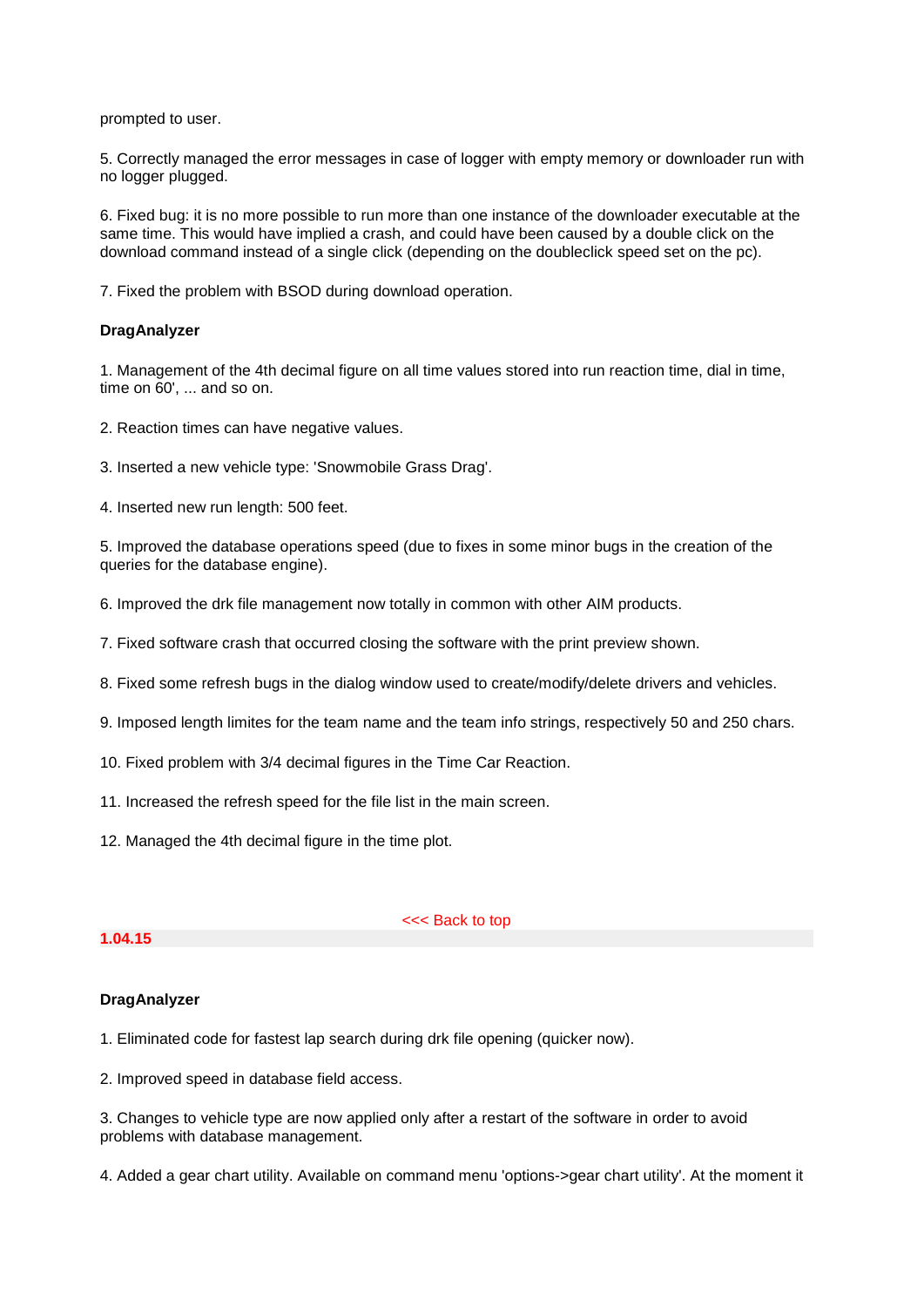is limited to junior dragster (for full scale dragster it is not completely coded).

5. Fixed a possible bug on the mouse move management of the run history control.

#### **1.04.14**

#### <<< Back to top

# **DragAnalyzer**

1. Improved computation speed of math channels (no calls to get channel's interval).

2. Added following fields to test and run database, run performance dialog, run summary, run time plot, CrewChiefPRO support: a) shift RPM value b) shift RPM distance c) shift RPM time d) RPM / Shaft value e) RPM / Shaft distance f) RPM / Shaft time g) car reaction time

3. Added settings for vehicle type, because some of the above features are valid only for junior dragsters.

- 4. Faster redraw of time plot curve and time cursor.
- 5. Fixed bug creating software crash while crazily closing tabs in time plot.
- 6. Fixed problem with header in the time plot printout.
- 7. Fixed problem in run report printout: now line number is correctly managed.
- 8. ET prediction curve is now drawn with a dashed line instead of a solid one.

#### **1.04.13**

#### <<< Back to top

#### **DragAnalyzer**

1. Fixed internal bug on identification of database versions (run table).

- 2. Ensured deletion of FileToAdd.kjs on first software launch after a release updating installation.
- 3. Fixed 660 split time printing bug.
- 4. Fixed tab key bug on time view.

5. Inserted (as beta release) the import of run settings from CrewChiefPRO based on a common protocol.

6. Inserted software release in crash report files.

7. Fixed bug for which the drop list control for filters in measure window disappeared immediately after appearing.

8. Added [first version] of report of 0.60.330.660.1000.1320 feet marker values (all channels) in Run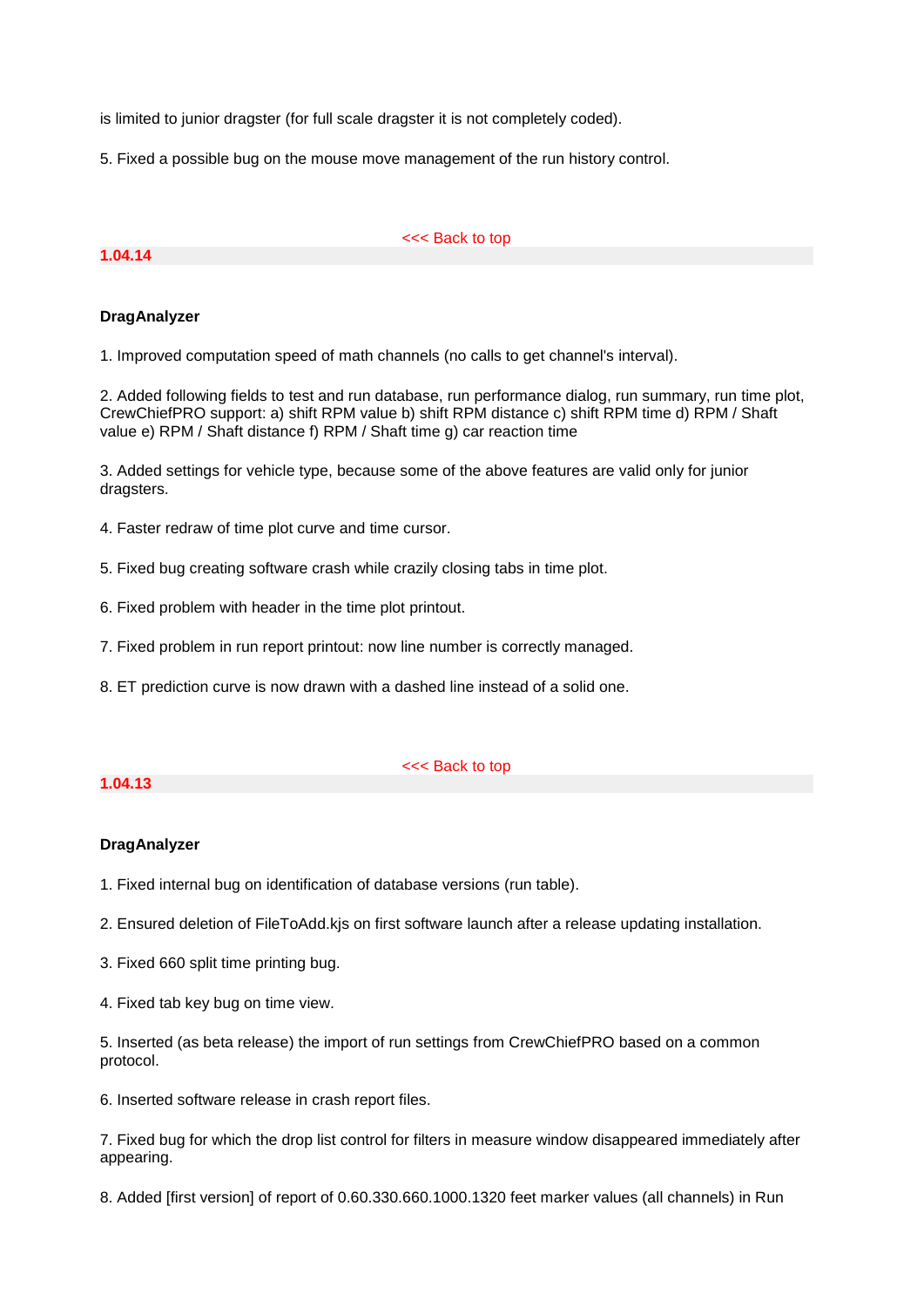Report view.

#### **1.04.12**

<<< Back to top

#### **DragAnalizer**

1. Deleted menu 'Help->Aimproducts' as it was useless (at least temporarily).

2. Fixed bug affering impossibility to move cursors with tab key in time view if time view is not clicked at least once.

#### **1.04.11**

<<< Back to top

#### **DragAnalyzer**

1. DRK files opening speed slightly increased (DRK manager class reorganized).

2. Fixed bug that caused the blue drag rectangle in the run history (subwindow of time view) be painted over the moving right button.

3. Fixed bug: now the run history window is updated without reopening when plot colors are changed.

4. Fixed bug with mouse cursor scroll in time graph (users in some unlikely - or not - cases were unable to slide the cursor on the graph by moving the mouse pointer with the left button pressed).

5. Fixed bug: Time graph now manages correctly curve traces drawing when zoom is set to 20 seconds and test last is lower than 20 seconds.

#### **1.04.10**

<<< Back to top

#### **DragAnalyzer**

1. Improved ET prediction ability, featuring now the plot of the "what if I had not released throttle" curve together with the speed curve in the time plot.

2. Added a dialog window to choose the reference run for new ET estimations.

3. Inserted menu link for M3-660 help.

4. Drag Analyzer now handles better the case that a help menu is clicked and no manual is installed. It automatically shows a dialog to help users finding manuals (either already downloaded or on the web).

5. Added the link to www.aimsports.com website in about dialog window.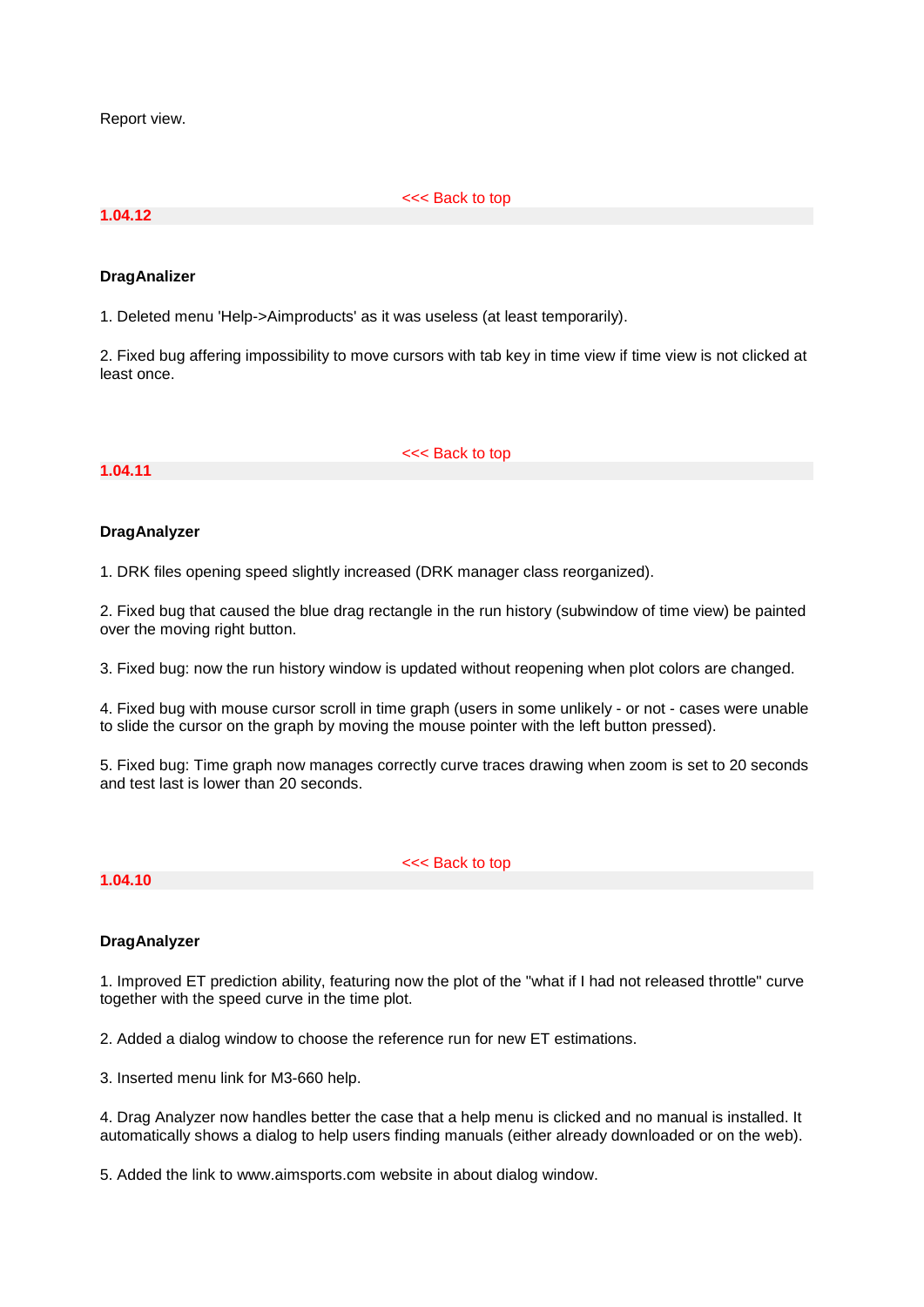#### <<< Back to top

### **1.04.09**

# **DragAnalyzer**

1. Fixed bug affering a wrong computation of acceleration math channel.

2. Launch settings and max values are automatically computed (if missing) while opening a drk file.

3. Run report: a doubleclick on comment lines now opens the configuration dialogs.

4. All the configuration dialogs (general information, run performance, settings and tach readings, weather information) now opens with the focus on the chosen value.

5. Limited the length of the comment strings in settings and tach readings dialog window.

6. Now the software remembers the zoom length after closing and re-opening.

7. Fixed bug: mouse down on drag rectangle in run history window (time plot) and mouse up after moving mouse pointer out of run histoty window made drag rectangle become crazy.

8. Fixed bug with distance value in time graph becoming crazy if marker times were not inserted.

**1.04.08**

<<< Back to top

#### **DragAnalyzer**

1. Fixed bug: new computation for speed and acceleration when inserting new values of drive (or driven) gear and wheel circumference.

2. Inserted corrected altitude instead of wind direction in the weather panel.

#### **1.04.07**

<<< Back to top

#### **Downloader**

1. Fixed bug with end run that caused the impossibility to download a DRK.

# **DragAnalyzer**

1. Added computations for ET predictions, upgraded time slip, time plot and run report.

2. Added distances correction on time plot based on values inserted into time slip.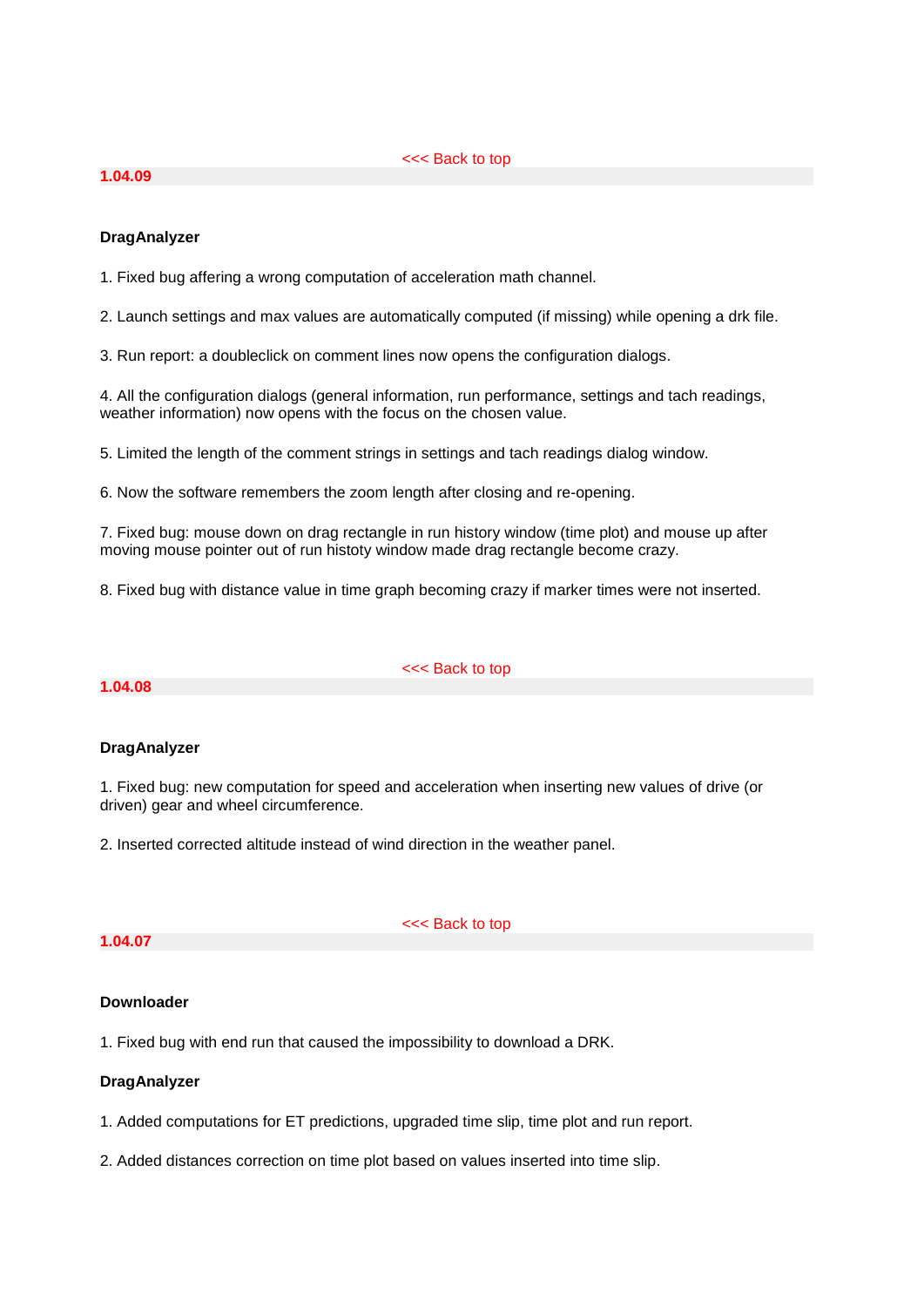3. Fixed drawing bug in time view toolbar if pc uses low resolution monitor.

4. Fixed bug of bad management of 330 feet option button in preferences dialog window (in some Pc it was impossible to select it).

5. Corrected possible bug (crash) while opening drk files with problem in speed channel.

6. Fixed missing data refresh while closing run performances dialog window.

7. Fixed bug: run history in run compare time plot wasn't able to move the first run blue highlight window.

8. Fixed bug with missed redraw of weather bar while opening a drk file.

9. Fixed missing data refresh while changing colors of mesures.

10. Fixed missing data refresh while modifying something in general information dialog.

11. Fixed bug: if run compare tab was selected in time plot, a switch was done on another application and the a new switch to Drag Analyzer was made the tab selected was run 1 and not run compare.

12. Fixed bug: 'TAB' and 'shift+TAB' key cursor movement worked only if in 660 mode, not in 330 and 1320 mode.

13. Deleted possibility to view math formula and colors management in the channels setting window.

14. Increased font height for distance markers (60,330,660,1000,1320 feet) in order to fix visualization bugs in low resolution screens and in the printouts.

15. Fixed bug affering a bad management of cursor values if run compare was plotted in tile mode.

16. Modified split times in run report in order to get a familiar look with time slip in time view.

#### <<< Back to top

**1.04.06**

# **DragAnalyzer**

1. Improved value verification for all data-entry dialogs.

2. Fixed bugs in page header printout: a) it didn't manage 330/660/1320 b) bad render of 2nd run of compare c) wrong alignment of the splits in time slip

3. Preferences dialog: eliminated possibility to choose \*.\* files for team logo (allowed only \*.jpg and \*.bmp files).

4. Decreased the number of refreshes while opening the time plot and during switch between desktop and draganalyzer.

5. Run report modification dialogs manage even column zero selection in the list, only if one only run is loaded.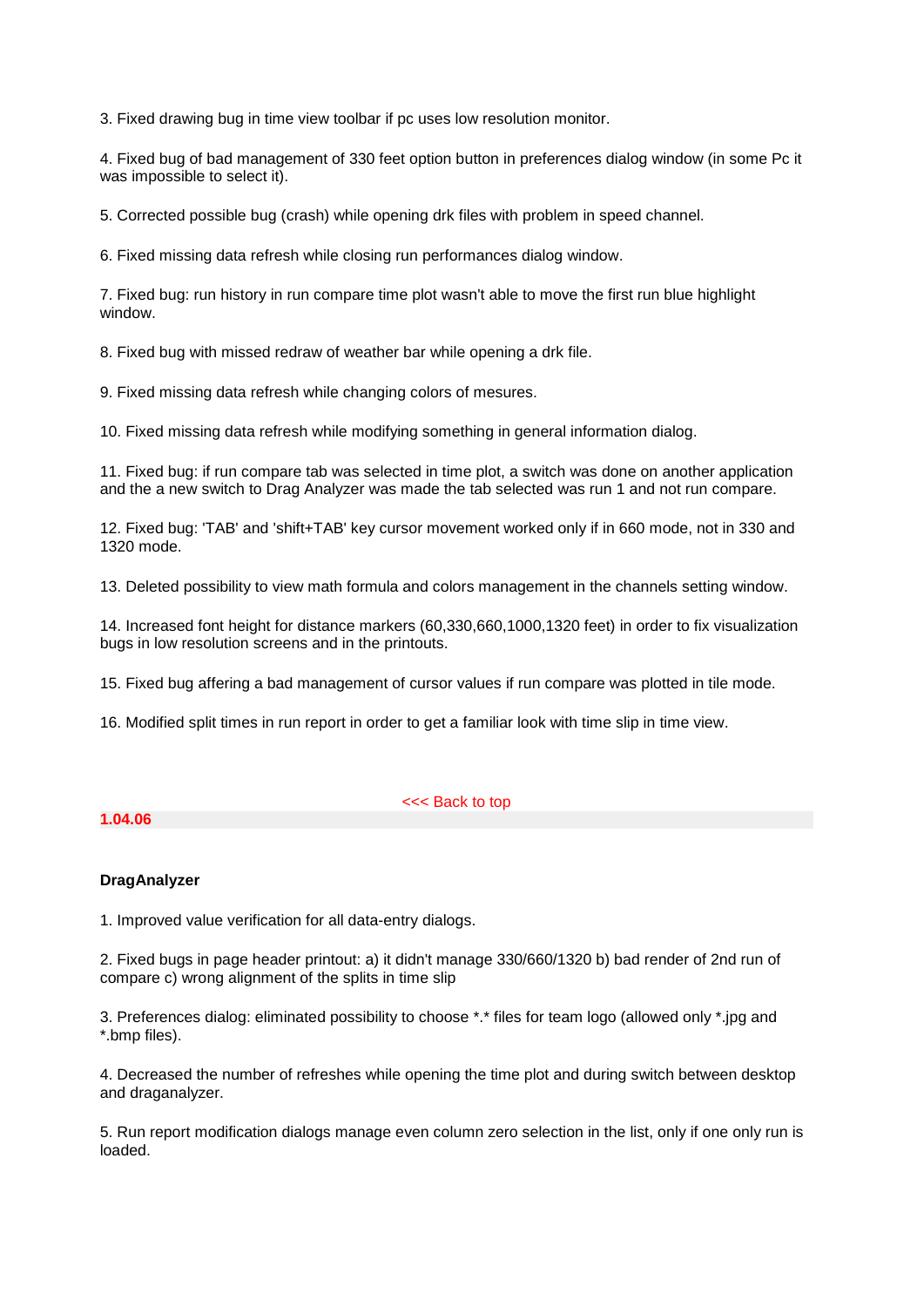- 6. Fixed bug of rendering of gray background for time spits in time plot.
- 7. Fixed bug in time plot: works even with tiled and mixed mode.
- 8. Fixed bug in time plot: time/distance string is always plotted in black.
- 9. Measures list doesn't prompt the user for hiding all measures.

#### **1.04.05**

#### <<< Back to top

#### **DragAnalyzer**

1. Wheel pulse definitely eliminated.

2. Fixed bug with same values for the two runs in run compare.

3. Added generic run comments.

4. Fixed problem with rounded figures for all values in run report.

5. If Drag Analyzer software is running while downloading from the gauge the test just downloaded opens for analysis.

6. The installation package copies in the target installation folder two sample files that are automatically added to the test/run database.

7. Fixed minor bugs with button position and tab order for all the dialog windows Drag Analyzer can prompt to the user.

8. Added the possibility to use NO team logo into the views.

9. Added a couple of buttons in the run report toolbar (to get more intuitivity in the operation for values modification).

#### **1.04.04**

<<< Back to top

# **DragAnalyzer**

- 1. Fixed minimum and maximum default values for measures.
- 2. Added support for 330 feet and 1320 feet.
- 3. Deleted wheel pulses settings.
- 4. Added the possibility to insert comments for Time slip, Tach readings, Settings and Weather.
- 5. Fixed problem with measure colors during run compare.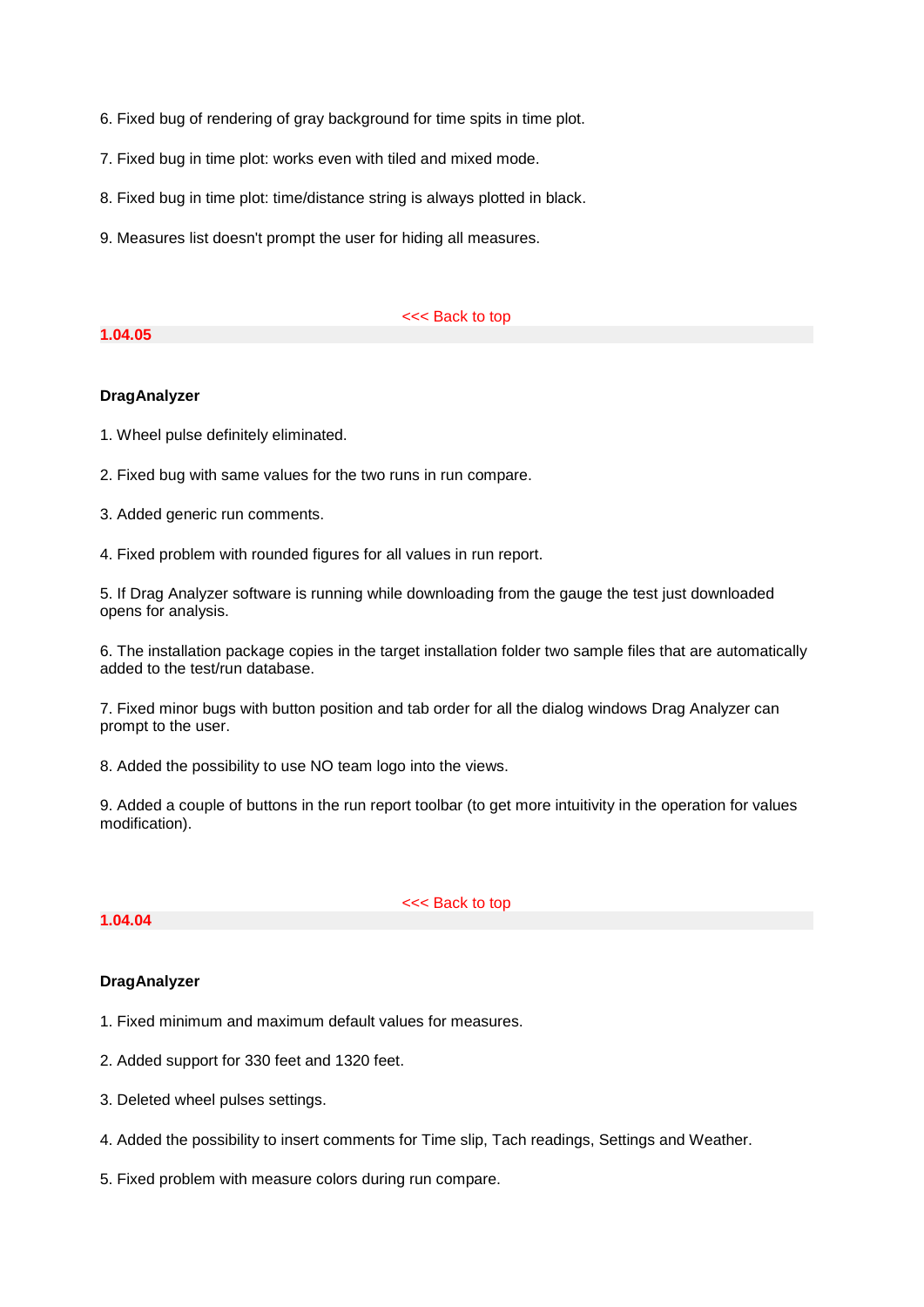6. Inserted smoothing for temperature channels.

#### <<< Back to top

# **1.04.03**

#### **Downloader**

1. Downloader: changed max scaling factors and channels names.

#### **DragAnalyzer**

2. Fixed problem with time and dates and minor bugs.

#### **1.04.02**

<<< Back to top

#### **DragAnalyzer**

1. Version released for PRI of December 2003.

### **1.04.01**

#### <<< Back to top

#### **Drag Analyzer**

- 1. Fixed bug of RPM multiply factor (for new tests is ok: /1 instead of /2)
- 2. Fixed bug during download (the memory wrap around of the gauge was not perfectly managed).

#### **1.04.00**

#### <<< Back to top

# **DragAnalyzer**

- 1. Fixed bug (General Protection Fault) related to tab change in time view.
- 2. Significant figures management introduced in display of calculated values.
- 3. Managed problem during the download when logger memory filled and started the circular buffer.

4. Fixed the problem of the huge time needed in opening a test file due to a bad management of math channels.